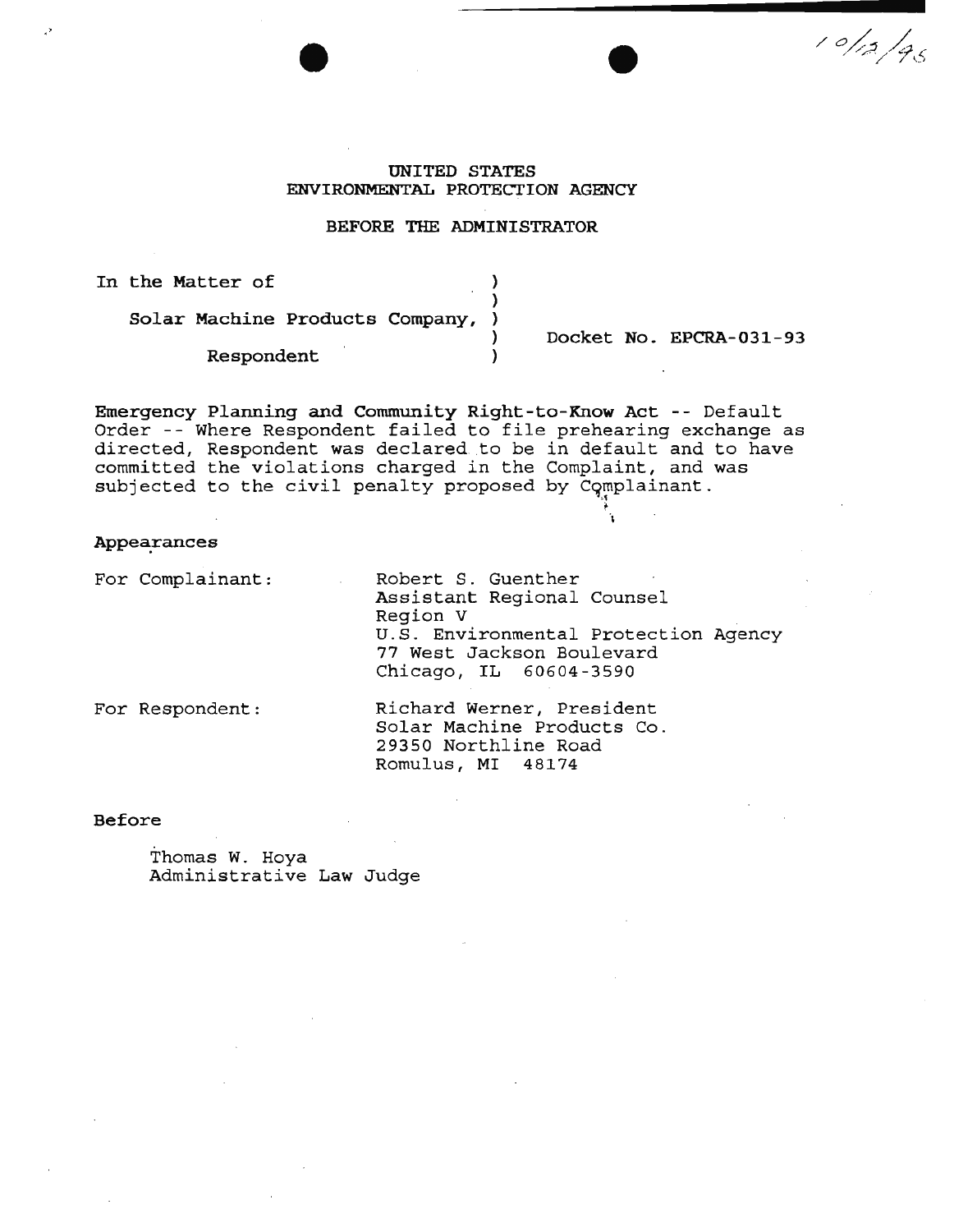#### **DEFAULT ORDER**

This Default Order is issued in a proceeding initiated under Section 325 of the Emergency Planning and Community Right-to-Know Act ("EPCRA"), 42 U.S.C. § 11045. Complainant is the Director of the Environmental Sciences Division, Region V, United States Environmental Protection Agency ("EPA"), and Respondent is Solar Machine Products Company. Respondent is declared by this Default Order to have violated EPCRA and regulations promulgated pursuant to EPCRA, 40 C.F.R. Part 372.

Accordingly, an order is imposed on Respondent that assesses ~ a civil penalty of \$9,945. This issuance of a Default Order grants Complainant's Motion for Default Order filed on January 20, 1995.

#### Procedural Background

1. On June 1, 1993, Complainant issued to Respondent a Complaint alleging two violations of Section 313 of EPCRA, 42 U.S.C. § 11023, and proposing **a** penalty of \$9,945.

2. On or about June 25, 1993, Respondent filed its Answer to the Complaint.

3. On August 30, 1993, the Presiding Officer directed that the Prehearing Exchange in this matter take place no later than November 12, 1993.

4. To date, Respondent has not filed its Prehearing Exchange.

5. The Consolidated Rules of Practice ("Consolidated Rules"), 40 C.F.R. Part 22, provide that a party may be found to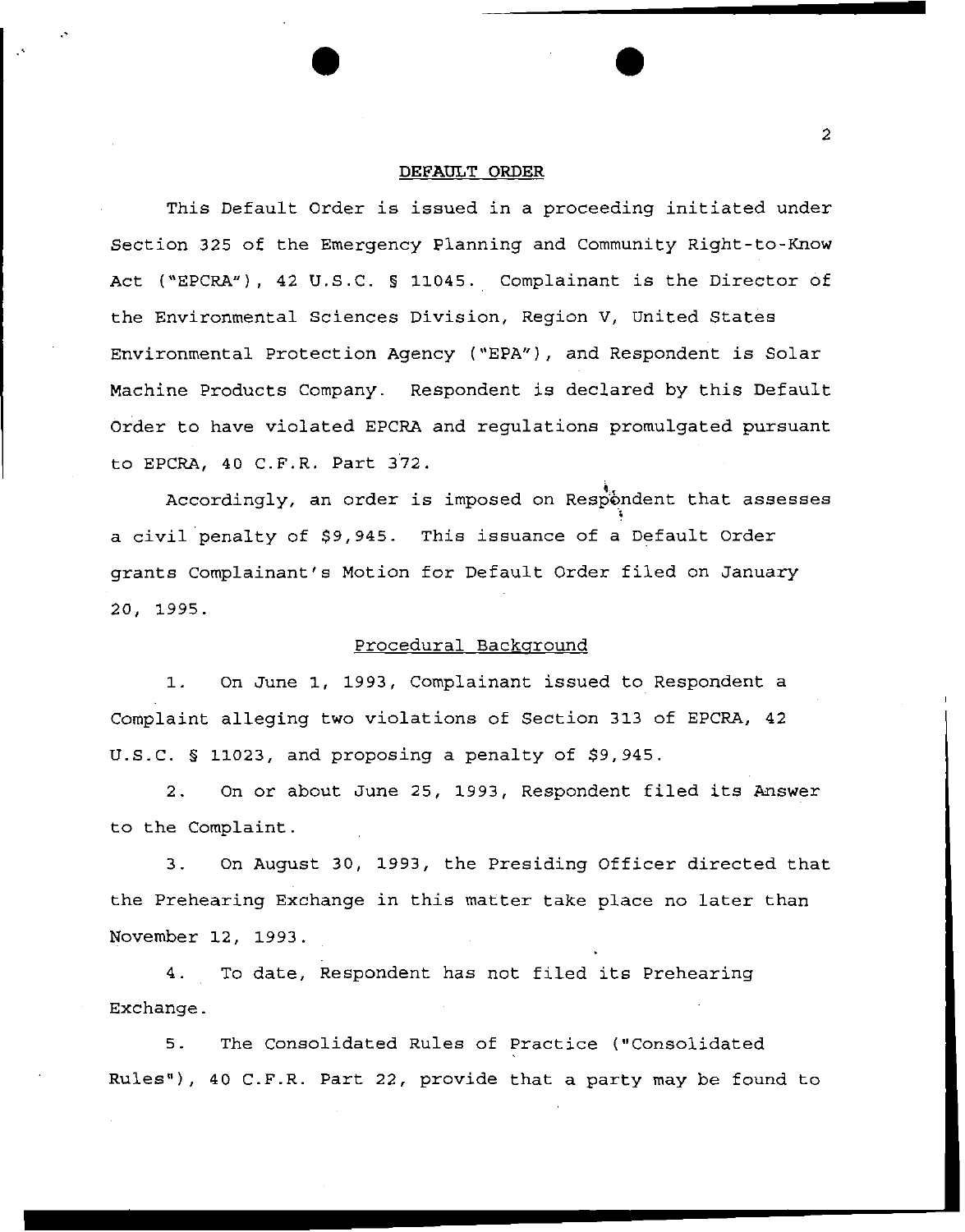be in default, inter alia, upon failure to comply with a prehearing order of the Presiding Officer. 40 C.F.R. § 22.17(a). "Default by respondent constitutes, for purpose of the pending action only, an admission of all facts alleged in the complaint and a waiver of respondent's right to a hearing on such factual allegations." Id.

,,

 $\mathbf{e}^{i\mathbf{e}^{i\mathbf{e}^{i\mathbf{e}^{i\mathbf{e}^{i\mathbf{e}^{i\mathbf{e}^{i\mathbf{e}^{i\mathbf{e}^{i\mathbf{e}^{i\mathbf{e}^{i\mathbf{e}^{i\mathbf{e}^{i\mathbf{e}^{i\mathbf{e}^{i\mathbf{e}^{i\mathbf{e}^{i\mathbf{e}^{i\mathbf{e}^{i\mathbf{e}^{i\mathbf{e}^{i\mathbf{e}^{i\mathbf{e}^{i\mathbf{e}^{i\mathbf{e}^{i\mathbf{e}^{i\mathbf{e}^{i\mathbf{$ 

6. On January 20, 1995, Complainant filed a Motion for Default Order, alleging Respondent's failure to file its Prehearing Exchange as grounds for default. The file in this matter includes a return receipt showing that Respondent was served with this motion.

## Statutory and Regulatory Background

7. Under Section 313 of EPCRA, 42 U.S.C. § 11023, and 40 C.F.R. Part 372, owners or operators of facilities that have ten or more full-time employees, that are in Standard Industrial Classification Codes through 20 and 39, and that manufacture, process, or otherwise use a toxic chemical identified at Section 313(c) or listed at 40 C.F.R. § 372.65 in amounts that exceed the applicable threshold for reporting must complete and submit to EPA by July 1, 1988, and annually thereafter on July 1, a chemical release form published pursuant to Section 313(g} of EPCRA for each chemical.

8. Under Section 313(g) (1} of EPCRA, 42 U.S.C. § 11023{g) (1), the EPA Administrator has published the Toxic Chemical Release Inventory Reporting Form, or "Form R," at 53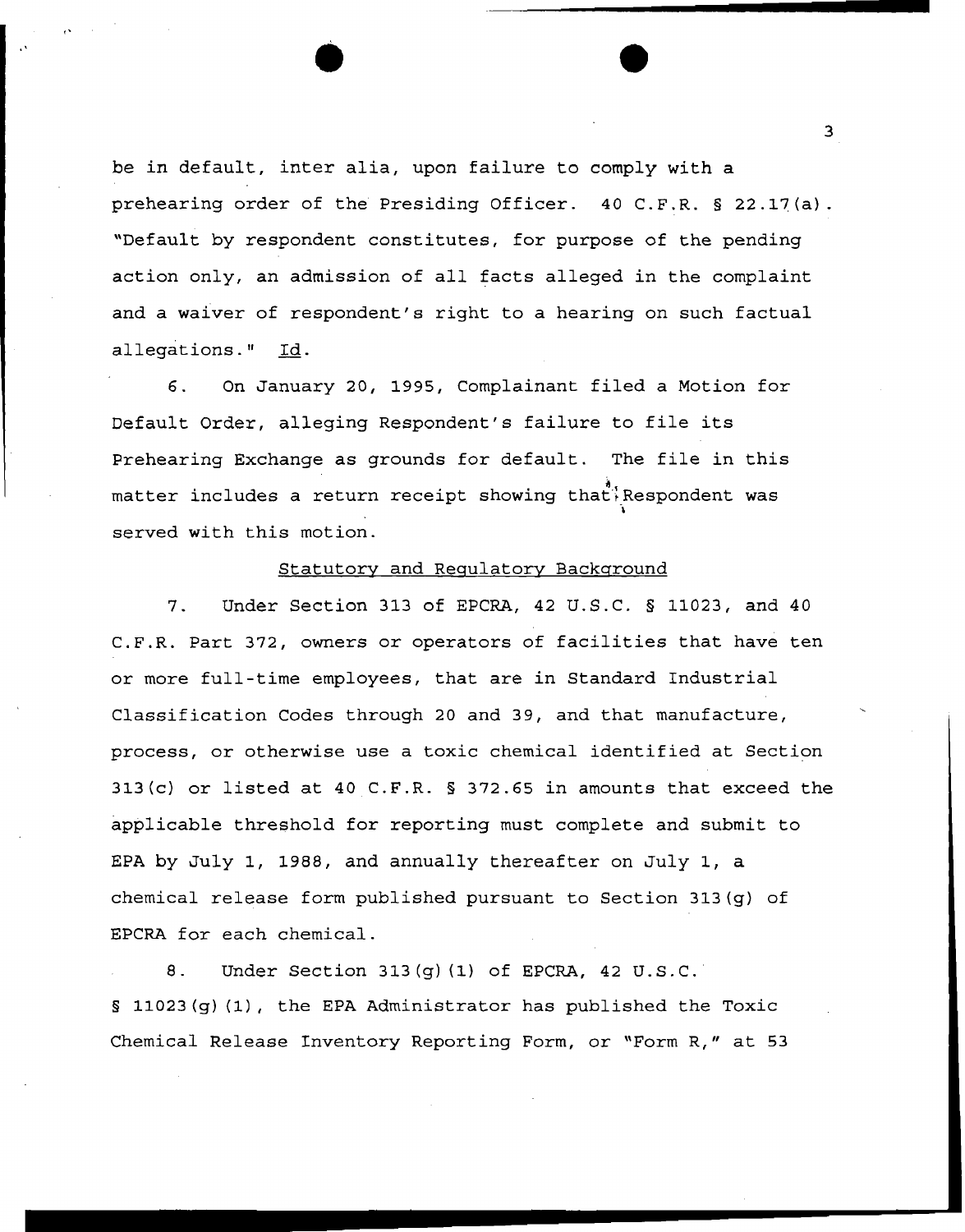Fed. Reg. 4540-44 (1988). The requirements of Form R are specified at 40 C.F.R. § 372.85.

•'

,'

9. Section 313(a) of EPCRA, 42 U.S.C. § 11023(a), requires that Form R be used by all persons required to report under Section 313 of EPCRA.

# Findings of Fact and Conclusions of Law

10. Respondent is a "person" under Section 329(7) of EPCRA, 42 u.s.c. § 11049(7).

11. Respondent owns and operates a "facility," as that term is defined under Section 329(4) of EPCRA,  $42$  U.S.C. § 11049(4), located at 29350 Northline Road, Romulus, Michigan.

12. Respondent's facility is covered by Standard Industrial Classification Code 3451, which is between Standard Industrial Classification Codes 20 and 39.

13. Respondent has at least ten full-time employees.

14. Trichloroethylene is a "toxic chemical" under Sections 313(c) and 329(10) of EPCRA, 42 U.S.C. §§ 11023(c) and 11049(10), and 40 C.F.R. § 372.65.

15. Under Section 313(f) (1) (A) of EPCRA, 42 U.S.C. § 11023(f) (1) {A), the threshold use level for trichloroethylene is 10,000 pounds per calendar year.

16. During calendar year 1987, Respondent "otherwise used" 33,261 pounds of trichloroethylene.

17. During calendar year 1988, Respondent "otherwise used" 35,526 pounds of trichloroethylene.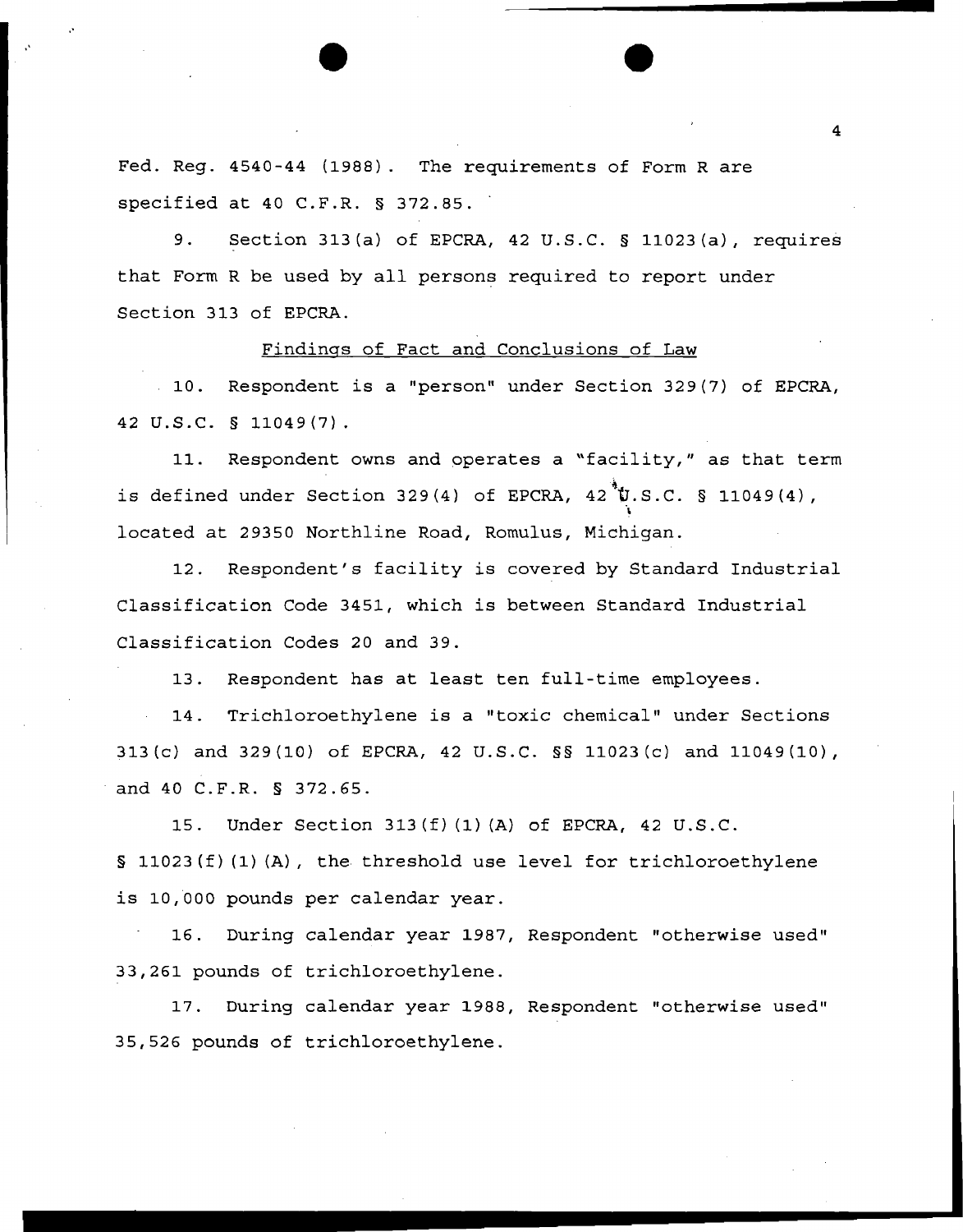18. Respondent failed to submit a Form R for its use of trichloroethylene during the calendar year 1987 to EPA on or before July 1, 1988, and had not submitted the required Form R at the time of an EPA inspection conducted on June 21, 1990.

19. Respondent failed to submit a Form R for its use of trichloroethylene during the calendar year 1988 to EPA on or before July 1, 1989, and had not submitted the required Form R as of the EPA inspection on June 21, 1990.

20. Respondent filed its Form R reflecting its use of trichloroethylene-during the calendar year  $1\overline{3}87$  with EPA on or about June 28, 1990.

21. Respondent filed its Form R reflecting its use of trichloroethylene during the calendar year 1988 with EPA on or about June 28, 1990.

22. By failing to submit a Form R reflecting its use of a toxic chemical during the year 1987 by July 1, 1988, Respondent violated Section 313 of EPCRA, 42 U.S.C. § 11023, as alleged in Count I of the Complaint.

23. By failing to submit a Form R reflecting its use of a toxic chemical during the year 1988 by July 1, 1989, Respondent violated Section 313 of EPCRA, 42 u.s.c. § 11023, as alleged in Count II of the Complaint.

24. Section 325(c) of EPCRA, 42 U.S.C. § 11045(c), authorizes penalties not to exceed \$25,000 for each violation of Section 313 of EPCRA, 42 U.S.C. § 11023.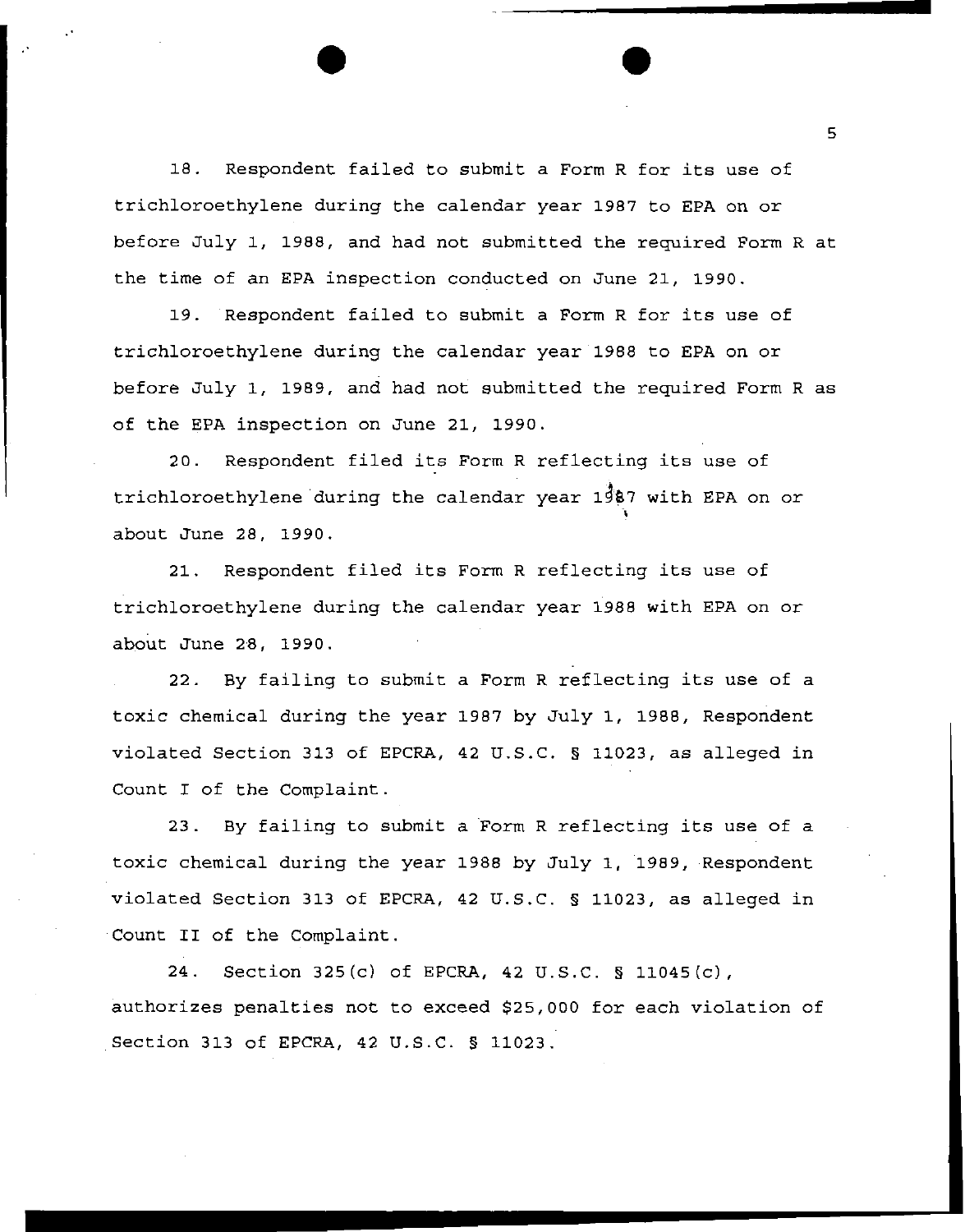25. EPA has issued an Enforcement Response Policy for use in calculating penalties in all EPCRA Section 313 administrative cases issued after August 10, 1992 (Exhibit 2 of Complainant's Prehearing Exchange; hereinafter "Penalty Policy").

•

26. Under the Penalty Policy, the appropriate penalty for violations of Section 313 of EPCRA is calculated by first determining the "extent" and "circumstances" of a violation and then applying a "penalty matrix" to determine the penalty corresponding to the extent and circumstances of the violation at issue.

27. Respondent used less than ten times the threshold amount of trichloroethylene in 1987 and 1988.

28. At the time of the June 21, 1990 inspection, Respondent had fifty or more employees.

29. Respondent had sales of about \$6.6 million for 1987 and about \$5.8 million for 1988, or less than \$10 million for each year.

30. In accordance with the Penalty Policy, the appropriate "extent level" for violations involving less than ten times the threshold amount of a chemical by companies with fifty or more . employees and less than \$10 million in sales is *"Cu.* 

31. Under the Penalty Policy, the failure to report in a timely manner where reports are submitted one year or more after the July 1 due date results in a "circumstance level" of 1.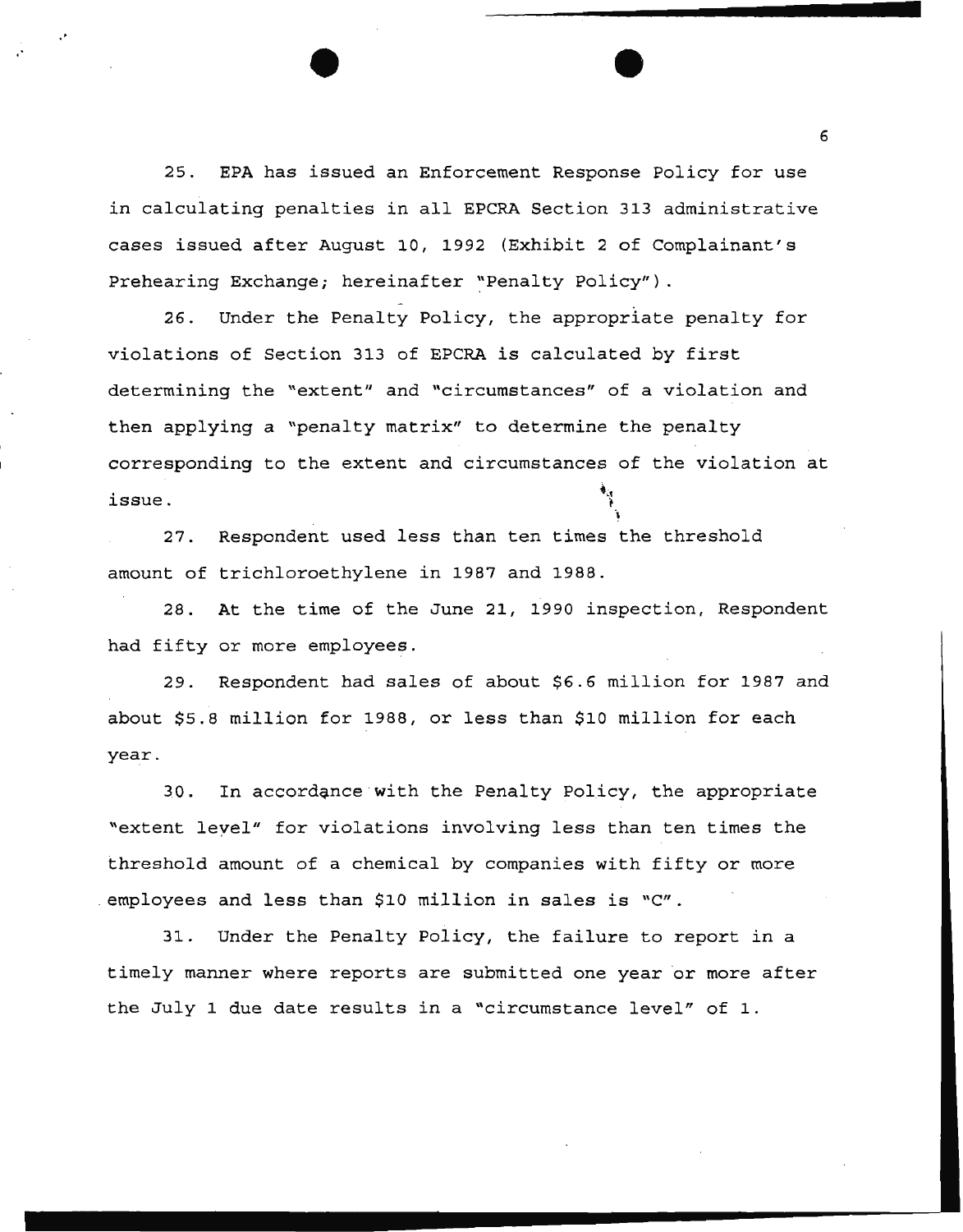32. Under the Penalty Policy, the failure to report in a timely manner where reports are submitted less than one year after the July 1 due date results in a "circumstance level" of 4.

 $\bullet$   $\bullet$ 

33. Under the Penalty Policy, Respondent's failure to report in a timely manner as alleged in Count I of the Complaint is assessed at extent level C and circumstance level 1, resulting in a penalty of \$5,000.

34. Under the Penalty Policy, Respondent's failure to report in a timely manner as alleged in Count II of the Complaint is assessed at extent level C and circumstance level 4. Applying the "per day" formula required by the Penalty Policy to Respondent's submission on June 28, 1990 of the Form R due on July 1, 1989 (361 days late) results in a penalty of \$4,945.

35. A total penalty of \$9,945--\$5,000 for Count I, plus \$4,945 for Count II--is a reasonable civil sanction in terms of the purposes of EPCRA. Respondent's violations--a failure for two successive years to report use of a toxic chemical--produced no actual environmental pollution, but did undermine an environmental protection system whose effectiveness depends on accurate reporting. Several factors mitigate the seriousness of Respondent's violations: the quantities of the toxic chemical whose use went unreported were moderate; Respondent's failure to report was inadvertent, rather than deliberate; Respondent obtained no economic benefit from its nonreporting; and the record reflects no prior violations by Respondent. In view of this overall situation, a penalty of \$9,945--which is just under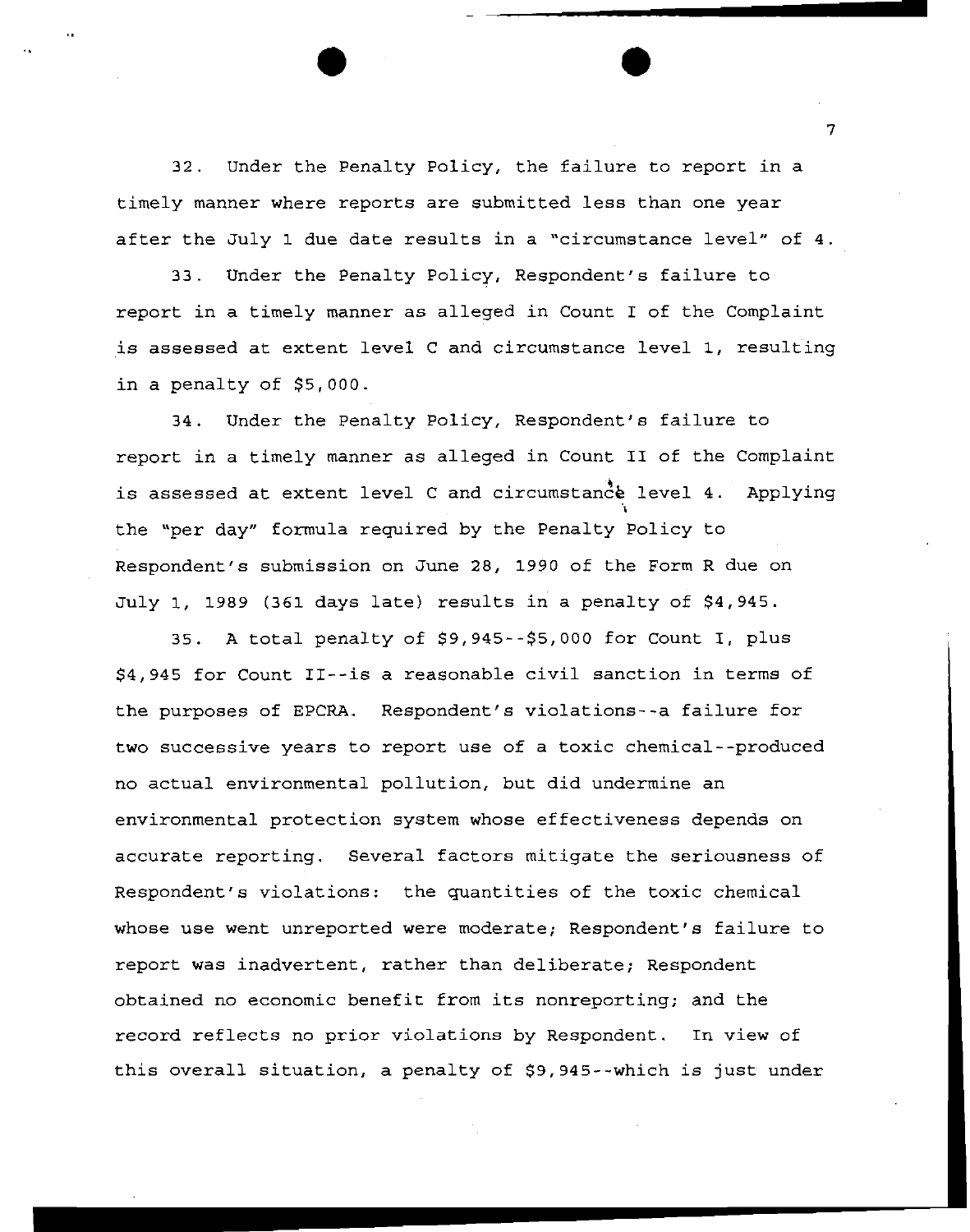20 percent of \$50,000, the statutory maximum based on a \$25,000 authorized maximum for each of the two violations--achieves appropriate deterrence, the objective of civil sanctions. Finally, Respondent's annual sales of around \$6 million (see Paragraph 29 above) suggest that a \$9,945 penalty is within Respondent's ability to pay.

## ORDER<sup>1</sup>

Respondent is found to be in default with respect to the Complaint and, as charged therein, is found to have committed two violations of Section 313 of EPCRA, 42 U.S.C. § 11023. For this ~ default and these violations, Respondent is assessed a civil penalty of \$9,945.

Therefore, pursuant to 40 C.F.R. § 22.17, Respondent is hereby ordered to pay a civil penalty of nine thousand, nine hundred, and forty-five dollars (\$9,945). Payment shall become due according to 40 C.F.R. § 22.17(a), and shall be made by

Environmental Appeals Board U.S. EPA Weststory Building (WSB) 607 14th Street, N.W., 5th Floor Washington, DC 20005

<sup>1</sup>This Default Order constitutes an Initial Decision as provided in 40 C.F.R. § 22.17(b). Pursuant to Section 22.27(c) of the Consolidated Rules, 40 C.F.R. § 22.27(c), an Initial Decision "shall become the final order of the Environmental Appeals Board within forty-five (45) days after its service upon the parties and without further proceedings unless (1) an appeal to the Environmental Appeals Board is taken from it by a party to the proceedings, or (2) the Environmental Appeals Board elects, sua sponte, to review the initial decision." Under Section 22.30(a) of the Consolidated Rules, 40 C.F.R. § 22.30(a), the parties have twenty (20) days after service upon them of an Initial Decision to appeal it. The address for filing an appeal is as follows: